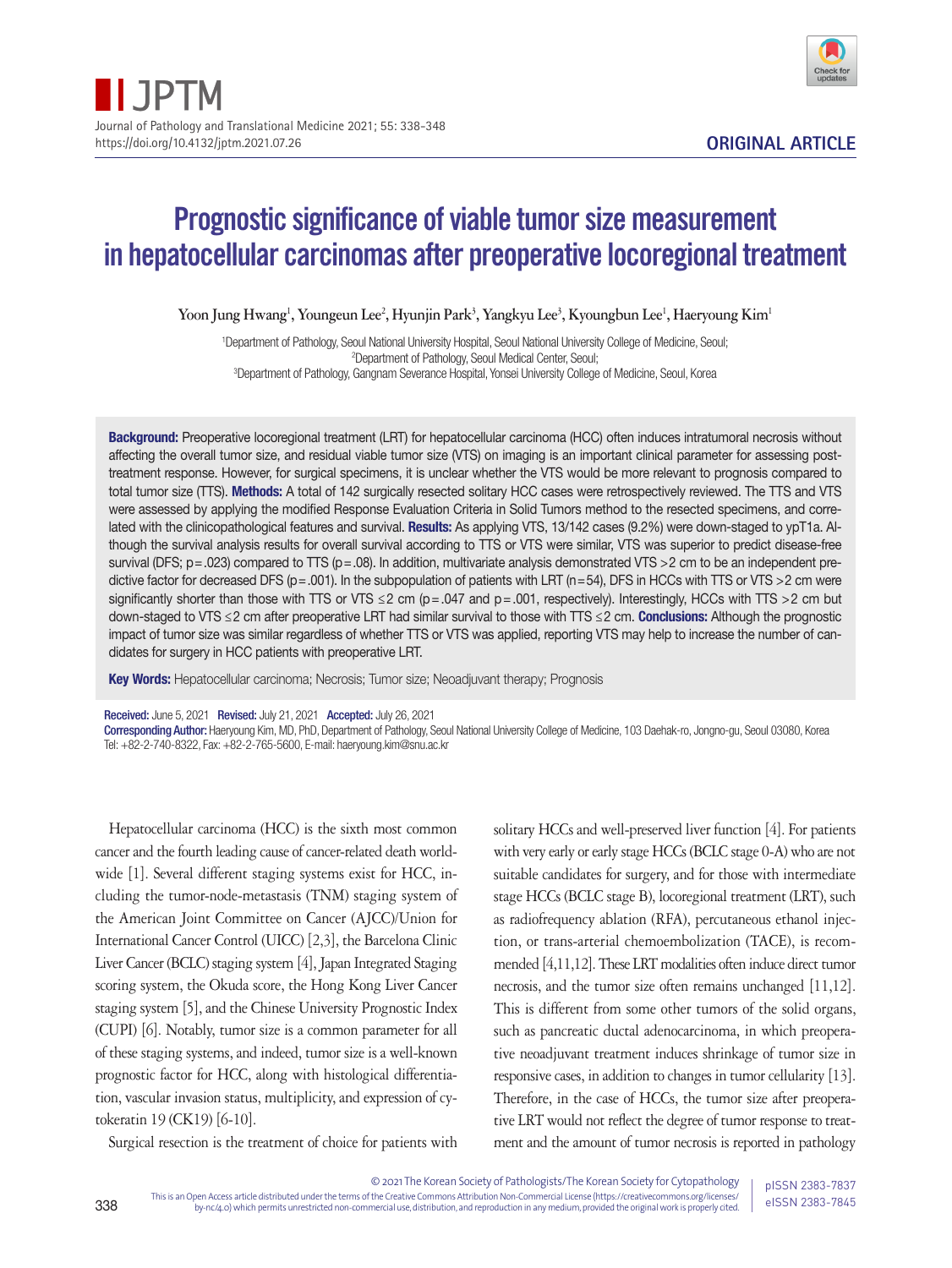reports, often expressed as percentages.

Tumor size assessment is an important part of macroscopic and microscopic pathological examination for most solid organ tumors, including HCC. However, in the case of treated HCCs that are surgically resected or explanted, there is no definite guideline as to whether the tumor size including necrosis should be measured and used for assigning post-treatment pathologic T (ypT) categories for staging, or whether the size of the residual viable tumor is more relevant for staging purposes. Thus, the aim of this study was to assess whether reporting the viable tumor size (VTS) instead of the total tumor size (TTS) would be more useful for prognostication of HCCs.

# MATERIALS AND METHODS

### Patient selection and clinicopathological analysis

All HCC cases that were surgically resected HCCs between 2007 and 2011 were retrieved from the pathology database of the Department of Pathology, Seoul National University Hospital, and retrospectively reviewed. To examine the prognostic significance of tumor size in this study, we excluded multiple HCCs, including those with satellite nodules or intrahepatic metastasis at the time of surgical resection. Liver explantation cases were also excluded from this study (Fig. 1). Only cases for which at least one entire cross-section of the tumor could be reconstructed with the slides (i.e., histological mapping) were included in this study. Clinical data including age, sex, underlying etiology, preoperative LRT details, and serum α-fetoprotein (AFP) and prothrombin induced by vitamin K absence-II (PIVKA-II) levels were retrieved from the electronic medical records. Pathological data were analyzed by reviewing pathology reports, gross images and glass slides, and included tumor size, gross type, histologic differentiation (Edmondson-Steiner grade), presence and extent (%) of necrosis, presence of microvascular invasion, major vessel invasion, or underlying cirrhosis, and the pathological T categories according to AJCC TNM staging system (8th edition). Gross types—according to the General Rules for the Study of Primary Liver Cancer by the Korean Liver Cancer Association [14]—were grouped as types 1 and 2, as previously described: type 1 HCCs consisted of expanding nodular and vaguely nodular



Fig. 1. Patient selection algorithm for this study.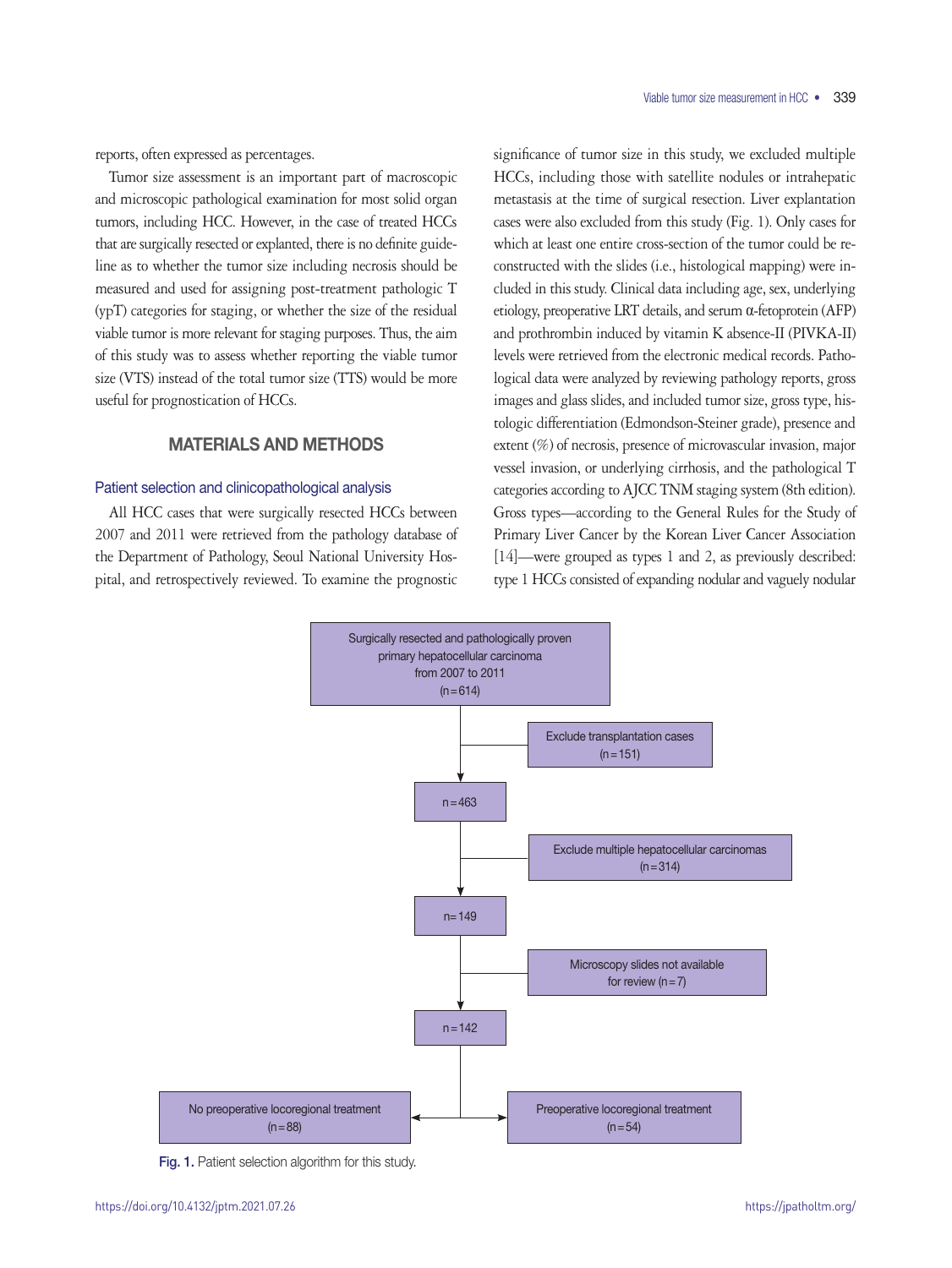types, and type 2 HCCs consisted of multinodular confluent, nodular with perinodular extension and infiltrative types [15]. The extent of necrosis was expressed as a percentage of the area of tumor necrosis over the total tumor area in a representative whole section. Major vessel invasion was defined as gross or microscopic invasion of main or first-order branches of the portal vein or hepatic vein, and microvascular invasion was defined as tumor invasion of microscopic vessels excluding the aforementioned major vessels. CK19 expression status was also assessed on representative whole tissue sections, when available. Follow-up data was obtained from the electronic medical records, including the status at last follow-up and the occurrence of extrahepatic metastasis or local recurrence.

## Tumor size assessment

The tumor size was assessed by reviewing the primarily the gross images of the representative section of the tumor, and the size measurement in the pathology reports. However, especially in HCCs with necrosis, it was often not possible to discriminate between viable and necrotic foci purely on gross morphology, and therefore the matching glass slides were reviewed for all cases to confirm the presence or absence of viable tumor. As previously mentioned, only cases where a full histological mapping of an

entire cross-section was performed were included in this study. First, the greatest dimension of tumor was measured irrespective of the presence or absence of tumor necrosis, and this was designated as the TTS. Then, we applied the modified Response Evaluation Criteria in Solid Tumors (mRECIST) criteria for VTS evaluation, by measuring the greatest dimension of the viable tumor (Fig. 2) [16]. When there were multifocal viable areas within a single tumor, the greatest dimension of the largest viable focus was assessed.

## Statistical analysis

All statistical analyses were performed using SPSS ver. 25.0 (IBM Corp., Armonk, NY, USA). Continuous data were presented as median with range and were analyzed by Mann-Whitney test, one-way analysis of variance (ANOVA) and Pearson's correlation analysis. Categorical data were evaluated by chi-square test, Fisher exact test, and linear-by-linear association. Survival analyses for overall survival (OS) and disease-free survival (DFS) were carried out by the Kaplan-Meier method and log-rank test. OS was defined as the interval between the date of operation and the date of last hospital visit or death. DFS was defined as the interval between the date of operation and the date of the relapse (first post-operative recurrence or extrahepatic metastasis). To



Fig. 2. Method of total tumor size (TTS) and viable tumor size (VTS) assessment. (A) For TTS assessment, the longest dimension of the tumor, including the necrosis, was measured. (B) For VTS assessment, the longest dimension of the viable tumor was measured.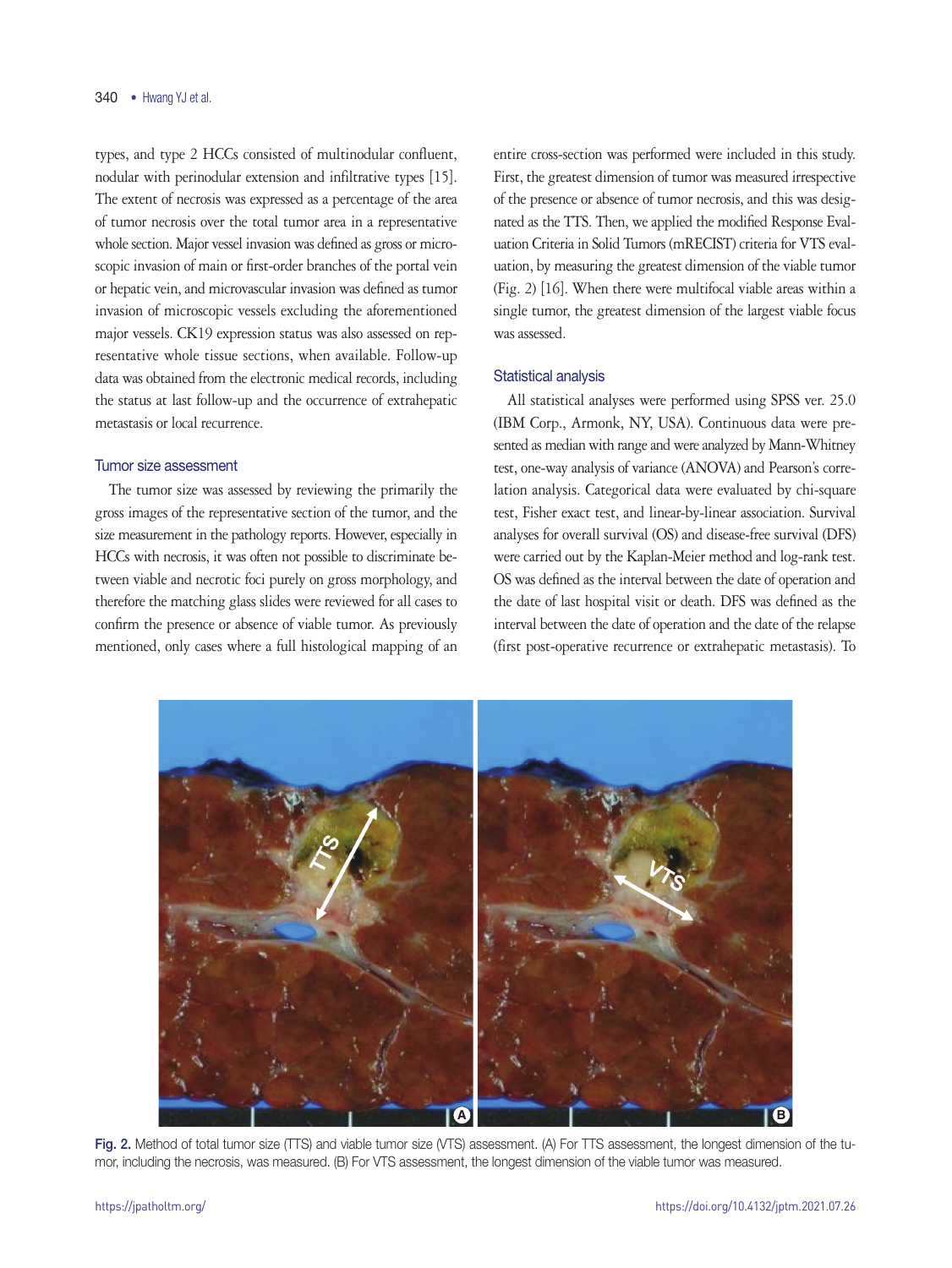identify factors associated with TTS or VTS, univariate and multivariate logistic regression analyses were performed. Variables with p-values <.05 in univariate analysis were included in the multivariate analysis. p-value <.05 was considered to be statistically significant.

# RESULTS

## Patient characteristics

A total of 142 cases of surgically resected solitary HCC were included in the study. The clinicopathological features of the study population are presented in Table 1. The median age was 60 years (range, 28 to 82 years), and 77.5% (110/142) of the patients were male. The majority of the cases (78.9%, 112/142) were associated with chronic hepatitis B virus (HBV) infection, and 38% (54/142) of the patients received preoperative LRT. The median tumor size was 5.1 cm (range, 0.4 to 16.7 cm), and 34.5% (49/142) of the cases showed intratumoral necrosis of any degree. CK19 expression was seen in 8.8% (10/142) of the HCCs. Pathologic T stages were pT1a in 12.7% (18/142), pT1b in 43.7% (62/142), pT2 in 29.6% (42/142), and pT4 in 14.1% (20/142) of cases. As only solitary HCCs were included in this study, there were no pT3 cases. Surgical resection margins were negative in 94.4% cases (134/142), positive in 4.9% cases (7/142), and not evaluable in one case.

# Relationship between the TTS and the clinicopathological characteristics

The TTS of the HCCs were  $\leq$  2 cm in 19 cases (13.4%) and >2 cm in 123 cases (86.6%) (2–5 cm in 51 cases [35.9%], 5–10 cm in 52 cases [36.6%], and >10 cm in 20 cases [14.1%]) (Table 2, Supplementary Table S1). HCCs with TTS >2 cm were more frequently associated with high preoperative serum PIVKA-II level  $(p=.001)$  and microvascular invasion  $(p=.009)$ . On further stratification with 2 cm, 5 cm and 10 cm cutoffs, larger HCCs were less frequently associated with an HBV etiology ( $p = .028$ ), and were more frequently associated with high preoperative serum AFP and PIVKA-II levels ( $p = .013$  and  $p <$ .001, respectively) (Supplementary Table S1). LRT was performed less frequently in the larger tumors ( $p = .038$ ). On microscopy, larger tumors more frequently demonstrated microvascular invasion ( $p = .038$ ), and major vascular invasion, although marginally significant ( $p = .071$ ). Larger HCCs were less frequently associated with cirrhosis in the background liver  $(p=.005)$ . TTS was not correlated with other clinicopathological factors, including age, sex, gross type, the presence of necrosis, EdmondTable 1. Clinicopathologic characteristics

|                                               | Total ( $n = 142$ )  |
|-----------------------------------------------|----------------------|
| Clinical findings                             |                      |
| Age $\geq 60$ yr                              | 73 (51.4)            |
| Sex (male/female)                             | 110 (77.5)/32 (22.5) |
| Etiology                                      |                      |
| <b>HBV</b>                                    | 110 (77.5)           |
| <b>HCV</b>                                    | 5(3.5)               |
| Alcohol                                       | 1(0.7)               |
| HBV+HCV                                       | 1(0.7)               |
| HBV + alcohol                                 | 1(0.7)               |
| Budd-Chiari syndrome                          | 1(0.7)               |
| Unknown                                       | 23 (16.2)            |
| Preoperative locoregional treatment           | 54 (38.0)            |
| <b>TACE</b>                                   | 35 (24.6)            |
| <b>RFA</b>                                    | 3(2.1)               |
| PEI                                           | 3(2.1)               |
| TACE + RFA                                    | 2(1.4)               |
| TACE + PEI                                    | 10(7.0)              |
| $TACE + PFA + PEI$                            | 1(0.7)               |
| None                                          | 88 (62.0)            |
| Serum AFP level ≥ 1,000 ng/mL                 | 36 (25.4)            |
| Serum PIVKA-II level ≥200 mAU/mL (n = 120)    | 60 (50.0)            |
| Pathological findings                         |                      |
| Total tumor size (cm)                         | $5.1(0.4 - 16.7)$    |
| Viable tumor size (cm)                        | $4.3(0.02 - 16.7)$   |
| Gross type                                    |                      |
| Type 1 (vaguely nodular, expanding nodular)   | 68 (47.9)            |
| Type 2 (multinodular confluent, infiltrative, | 74 (52.1)            |
| cirrhomimetic)                                |                      |
| Necrosis (present)                            | 49 (34.5)            |
| Extent of necrosis $(\%)$ (n = 49)            | 60.0 (1-99)          |
| Edmondson-Steiner grade                       |                      |
| I, II                                         | 42 (29.6)            |
| III, IV                                       | 100 (70.4)           |
| Microvascular invasion (present)              | 53 (37.3)            |
| Major vessel invasion (present)               | 20 (14.1)            |
| Resection margin status (negative)            | 134 (94.4)           |
| Underlying cirrhosis (present)                | 97 (68.3)            |
| pT category                                   |                      |
| pT1a                                          | 18 (12.7)            |
| pT1b                                          | 62 (43.7)            |
| pT2                                           | 42 (29.6)            |
| pT4                                           | 20 (14.1)            |
| CK19 positivity (n = 112)                     | 10(8.8)              |

Values are presented as number (%) or median (range).

HBV, hepatitis B virus; HCV, hepatitis C virus; TACE, trans-arterial chemoembolization; RFA, radiofrequency ablation; PEI, percutaneous ethanol injection; AFP, α-fetoprotein; PIVKA-II, prothrombin induced by vitamin K absence-II; CK19, cytokeratin 19.

son-Steiner grade, and CK19 positivity.

# Relationship between VTS and the clinicopathological characteristics after down-staging

When the VTS was applied for all cases, 13/142 cases (9.2%)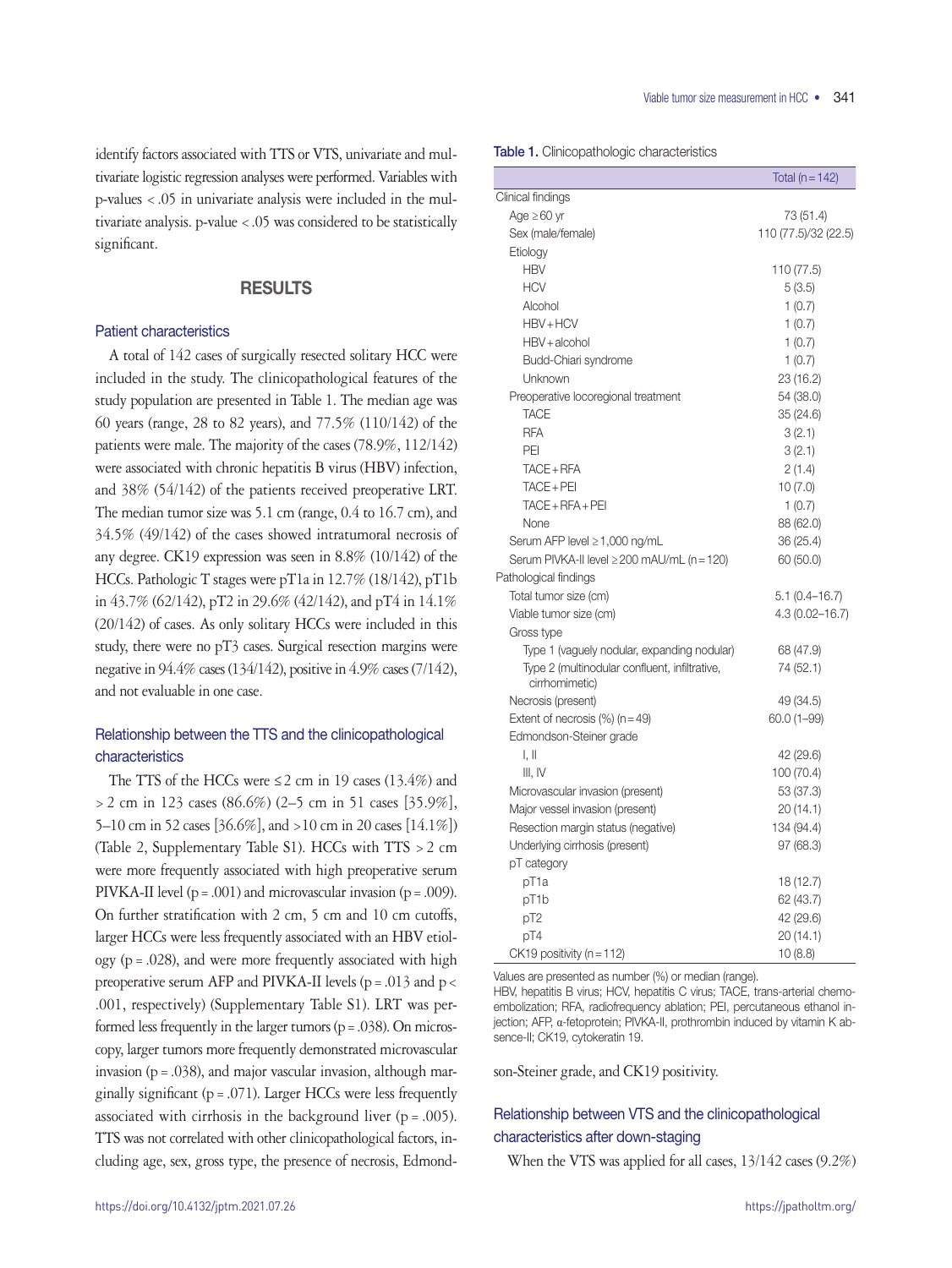Table 2. Clinicopathological characteristics according to total tumor size (TTS) and viable tumor size (VTS)

|                                                  | $TTS \leq 2$ cm<br>$(n=19, 13.4\%)$ | $TS > 2$ cm<br>$(n=123, 86.6\%)$ | p-value | $VTS \leq 2$ cm<br>$(n=34, 23.9\%)$ | $VTS > 2$ cm<br>$(n=108, 76.1\%)$ | p-value |
|--------------------------------------------------|-------------------------------------|----------------------------------|---------|-------------------------------------|-----------------------------------|---------|
| Clinical findings                                |                                     |                                  |         |                                     |                                   |         |
| Age $\geq 60$ yr                                 | 10(52.6)                            | 63(51.2)                         | .909    | 21(61.8)                            | 52(48.1)                          | .166    |
| Sex (male/female)                                | 16 (84.2)/3 (15.8)                  | 94 (76.4)/29 (23.6)              | .565    | 28 (82.4)/6 (17.6)                  | 82 (75.9)/26 (24.1)               | .434    |
| B-viral etiology                                 | 17 (89.5)                           | 95(77.2)                         | .365    | 30 (88.2)                           | 82 (75.9)                         | .125    |
| Preoperative locoregional treatment              | 9(47.4)                             | 45 (36.6)                        | .368    | 23 (67.6)                           | 31(28.7)                          | .001    |
| Serum AFP level $\geq 1,000$ ng/mL               | 2(10.5)                             | 34(27.6)                         | .157    | 4(11.8)                             | 32(29.6)                          | .037    |
| Serum PIVKA-II level ≥ 200 mAU/mL<br>$(n = 120)$ | 2/16(12.5)                          | 58/104 (55.8)                    | .001    | 5/29(17.2)                          | 55/91 (60.4)                      | < .001  |
| Pathological findings                            |                                     |                                  |         |                                     |                                   |         |
| Gross type 2                                     | 9(47.4)                             | 65 (52.8)                        | .656    | 19 (55.9)                           | 55 (50.9)                         | .614    |
| Necrosis (present)                               | 3(15.8)                             | 46 (37.4)                        | .065    | 18 (52.9)                           | 31(28.7)                          | .010    |
| Extent of necrosis $(\%)$ (n = 49)               | 30.0 (10.0-60.0)                    | 65.0 (1.0-99.0)                  | .200    | 72.5 (10.0-99.0)                    | $50.0(1.0 - 90.0)$                | .023    |
| Edmondson-Steiner grade III or IV                | 10(52.6)                            | 90(73.2)                         | .068    | 19 (55.9)                           | 81 (75.0)                         | .033    |
| Microvascular invasion (present)                 | 2(10.5)                             | 51(41.5)                         | .009    | 7(20.6)                             | 46 (42.6)                         | .021    |
| Major vessel invasion (present)                  | 1(5.3)                              | 19(15.4)                         | .475    | 3(8.8)                              | 17(15.7)                          | .405    |
| Underlying cirrhosis (present)                   | 15 (78.9)                           | 82 (66.7)                        | .284    | 29(85.3)                            | 68 (63.0)                         | .015    |
| pT category                                      |                                     |                                  | < .001  |                                     |                                   | < .001  |
| pT <sub>1a</sub>                                 | 18 (94.7)                           | 0                                |         | 31(91.2)                            | $\Omega$                          |         |
| pT1b                                             | 0                                   | 62 (50.4)                        |         | 0                                   | 52(48.1)                          |         |
| pT <sub>2</sub>                                  | $\Omega$                            | 42(34.1)                         |         | $\Omega$                            | 39(36.1)                          |         |
| pT4                                              | 1(5.3)                              | 19 (15.4)                        |         | 3(8.8)                              | 17(15.7)                          |         |
| CK19 positivity ( $n = 112$ )                    | 2/13(15.4)                          | 8/99(8.1)                        | .327    | 3/19(15.8)                          | 7/93(7.5)                         | .369    |

Values are presented as number (%) or median (range).

AFP, α-fetoprotein; PIVKA-II, prothrombin induced by vitamin K absence-II; CK19, cytokeratin 19.

were down-staged according to the AJCC staging system. In detail, 10 cases that were initially pT1b and three cases that were initially pT2 by TTS were down-staged to ypT1a. Of the 13 cases, 12 patients (92.3%) had undergone LRT for HCC, while the remaining one patient did not receive LRT for HCC, but received chemotherapy for a concurrent rectal cancer. The median extent of tumor necrosis for the down-staged 13 cases was 90.0% with a range of 15%–99%. The median VTS for the total  $142$  cases was  $4.3$  cm with a range of  $0.02-16.7$  cm, and that for the 13 down-staged cases was 1.4 cm with a range of 0.02–2.0 cm.

After applying the VTS, 34 patients (23.9%) had tumors of 2 cm or less and 108 (76.1%) had tumors of  $>$  2 cm (2–5 cm in 44 cases [31.0%], 5–10 cm in 50 cases [35.2%], and >10 cm in 14 cases [9.9%]) (Table 2, Supplementary Table S2). In addition to high preoperative serum PIVKA-II level  $(p < .001)$  and microvascular invasion ( $p = .021$ ), high preoperative serum AFP level ( $p = .037$ ) and poor histologic grade ( $p = .033$ ) were more frequent in tumors with  $VTS > 2$  cm. LRT was less frequently performed in tumors with  $VTS > 2$  cm (p = .001). The presence and extent of necrosis were also more frequent and higher in tumors with VTS  $> 2$  cm (p = .010 and p = .023, respectively). On

further stratification with 2 cm, 5 cm, and 10 cm cutoffs, larger tumors were less frequently associated underlying HBV infection (p=.020), were more frequently associated with high preoperative serum AFP and PIVKA-II levels ( $p = .016$  and  $p < .001$ , respectively), and were less frequently treated preoperatively (p< .001) (Supplementary Table S2). Histopathologically, microvascular invasion was more frequently observed in larger tumors (p= .013), and larger HCCs were less frequently associated with cirrhosis in the background liver  $(p < .001)$ . Tumor necrosis was less frequently seen in the larger tumors ( $p = .014$ ). There was no significant difference in age, sex, gross type, and CK19 positivity according to VTS.

#### Survival analysis results

For the entire cohort of 142 patients, the median OS was 80.5 months (range, 1 to 153 months), and the 5-year and 10-year survival rates were 67.6% and 53.8%, respectively. The median time to relapse was 14 months (range, 0 to 134 months) and DFS rates at 3 and 5 years were 75.3% and 59.6%, respectively.

Univariate analysis showed that AFP level  $\geq 1,000$  ng/mL (p = .017), gross type 2 ( $p = .013$ ), the presence of necrosis ( $p = .004$ ), Edmondson-Steiner grade III or IV ( $p = .007$ ), microvascular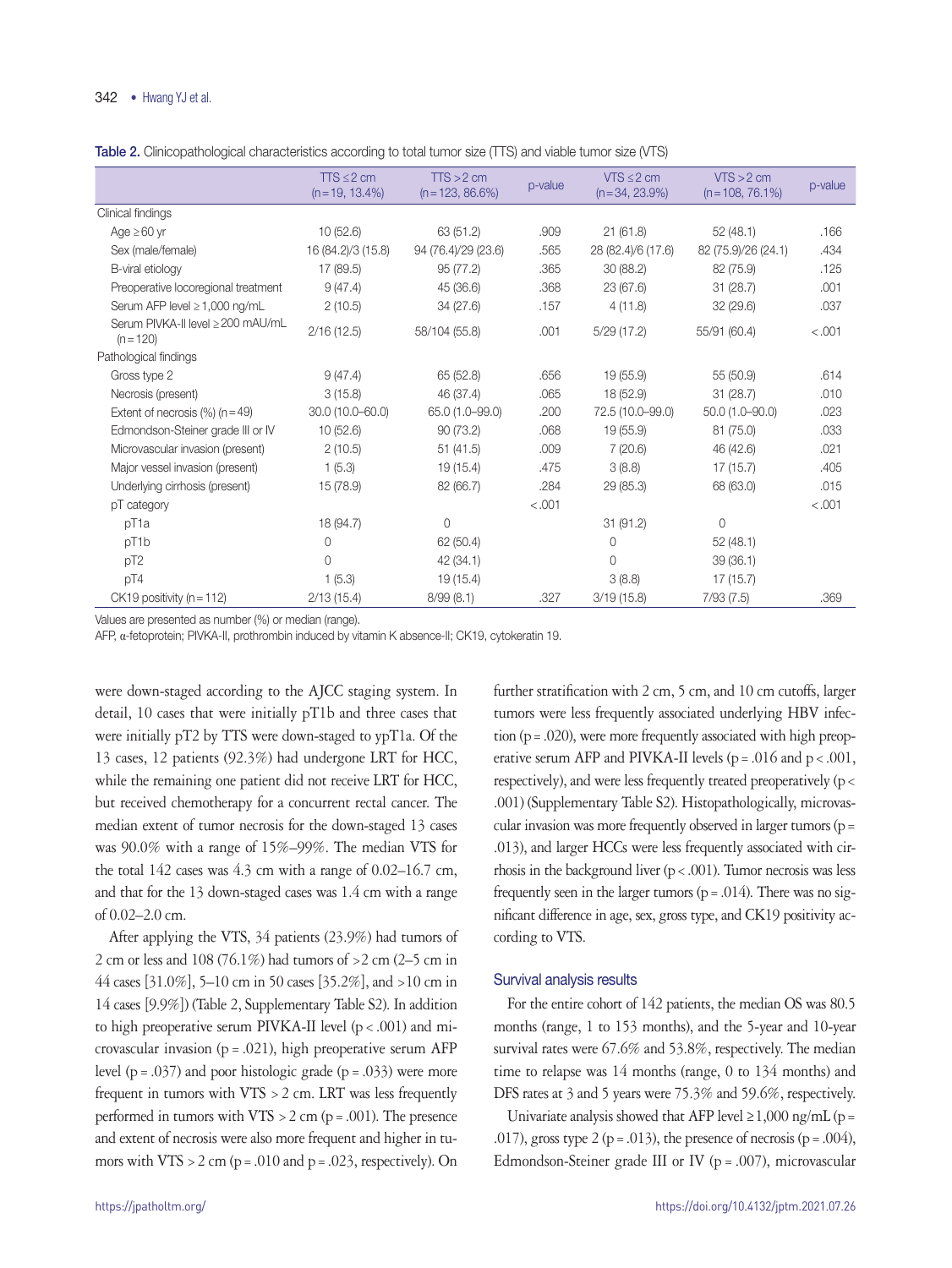invasion ( $p = .014$ ), major vessel invasion ( $p = .019$ ), and CK19 expression  $(p=.005)$  were significantly associated with decreased OS (Table 3). Although there was a tendency for lower OS for HCCs with TTS >2 cm and VTS >2 cm, the results were not statistically significant (Fig. 3). For DFS, preoperative LRT ( $p=$ .029), PIVKA-II level  $\geq 200$  mAU/mL (p = .044), VTS  $> 2$  cm  $(p=.028)$ , the presence of necrosis  $(p=.004)$ , Edmonson-Steiner grade III or IV ( $p = .025$ ), microvascular invasion ( $p = .006$ ), and major vessel invasion  $(p < .001)$  were significantly associated with decreased DFS (Table 3, Fig. 3). Kaplan-Meier analysis demonstrated decreased DFS in HCCs with TTS >2 cm, although marginally significant  $(p=.051)$ .

On multivariate analysis, AFP level ≥1,000 ng/mL (hazard ratio [HR], 1.946; 95% confidence interval [CI], 1.023 to 3.701; p=.042) and necrosis (HR, 3.044; 95% CI, 1.662 to 5.574; p< .001) were identified as independent predictive factors for poor OS, and preoperative LRT (HR, 2.315; 95% CI, 1.456 to 3.682; p<.001), microvascular invasion (HR, 1.583; 95% CI, 1.012 to 2.476; p=.044), major vessel invasion (HR, 1.893; 95% CI, 1.054 to 3.400; p=.033), and, notably, VTS >2 cm (HR, 2.672; 95% CI, 1.502 to 4.755; p=.001) were independent predictive factors for decreased DFS.

## Subgroup analysis: preoperative LRT cohort

The subgroup of HCC patients who received LRT  $(n=54)$ was analyzed separately, and the clinicopathological features are presented in Supplementary Table S3. The median period between the date of the most recent LRT and the operation date was 2 months (range, 0 to 96 months). The median tumor size was 3.8 cm (range, 0.4 to 11.9 cm), and 75.9% (41/54) of the cases showed intratumoral necrosis (extent of necrosis, 1%–99%). CK19 expression was seen in 11.5% (3/26), and there was no statistically significant difference in CK19 expression status in the HCCs according to preoperative treatment status ( $p = .594$ ). According to TTS, nine patients (16.7%) had tumors with  $\leq$  2 cm, 23 patients (42.6%) had tumors 2–5 cm, 18 patients (33.3%) had tumors with size 5–10 cm, and four patients (7.4%) had tumors  $>10$  cm. After applying the VTS, the number of HCCs  $\leq$  2 cm increased to 23 cases (42.6%); 17 and 14 cases (31.5 and 25.9%) had tumor sizes of 2–5 cm and 5–10 cm, respectively, and none of the cases were larger than 10 cm. There was no significant correlation between VTS and the time elapsed from the most recent LRT.

Similarly to the total population, larger tumors in the LRT cohort demonstrated worse OS and DFS. OS in HCCs with TTS or VTS > 2 cm were shorter than those with TTS or VTS  $\leq$  2

Table 3. Univariate and multivariate analyses of clinical and histopathological features for overall and disease-free survival (total cohort n=142)

|                                               |                     | Overall survival | Disease-free survival         |         |                        |         |                               |         |
|-----------------------------------------------|---------------------|------------------|-------------------------------|---------|------------------------|---------|-------------------------------|---------|
| Variable                                      | Univariate analysis |                  | Multivariate analysis (n=112) |         | Univariate analysis    |         | Multivariate analysis (n=120) |         |
|                                               | <b>HR (95% CI)</b>  | p-value          | <b>HR (95% CI)</b>            | p-value | <b>HR (95% CI)</b>     | p-value | <b>HR (95% CI)</b>            | p-value |
| Clinical features                             |                     |                  |                               |         |                        |         |                               |         |
| Male sex                                      | 1.499 (0.844-2.664) | .168             |                               |         | 1.460 (0.950-2.245)    | .084    |                               |         |
| $Age > 60$ yr                                 | 1.221 (0.731-2.039) | .445             |                               |         | 1.043 (0.719-1.514)    | .825    |                               |         |
| B-viral etiology                              | 1.065 (0.565-2.008) | .845             |                               | $\sim$  | 1.001 (0.641-1.565)    | .995    |                               |         |
| Preoperative<br>locoregional treatment        | 1.454 (0.866-2.443) | .162             |                               |         | 1.530 (1.044-2.242)    | .029    | 2.315 (1.456-3.682)           | $-.001$ |
| AFP $\geq$ 1,000 ng/mL                        | 1.946 (1.125-3.368) | .017             | 1.946 (1.023-3.701)           | .042    | 1.362 (0.889-2.086)    | .155    |                               |         |
| PIVKA-II level<br>$\geq$ 200 mAU/mL (n = 120) | .200 (0.688-2.094)  | .521             |                               |         | 1.529 (1.012-2.309)    | .044    |                               |         |
| Pathological features                         |                     |                  |                               |         |                        |         |                               |         |
| Gross type 2                                  | 1.972 (1.157-3.362) | .013             |                               |         | 1.407 (0.968-2.045)    | .074    |                               |         |
| $TTS > 2$ cm                                  | 1.758 (0.703-4.397) | .227             |                               | $\sim$  | 1.818 (0.974-3.391)    | .060    |                               |         |
| $VTS > 2$ cm                                  | 1.498 (0.778-2.887) | .227             |                               |         | 1.689 (1.058-2.696)    | .028    | 2.672 (1.502-4.755)           | .001    |
| <b>Necrosis</b>                               | 2.157 (1.287-3.615) | .004             | $3.044(1.662 - 5.574) <$      | .001    | 1.777 (1.205-2.620)    | .004    |                               |         |
| E-S grade III or IV                           | 2.468 (1.279-4.763) | .007             | 2.363 (0.977-5.716)           | .056    | 1.625 (1.064-2.484)    | .025    |                               |         |
| Microvascular invasion                        | 1.900 (1.139-3.170) | .014             |                               |         | 1.692 (1.159-2.470)    | .006    | 1.583 (1.012-2.476)           | .044    |
| Major vessel invasion                         | 2.144 (1.135-4.048) | .019             |                               | $\sim$  | 2.528 (1.527-4.185)    | < .001  | 1.893 (1.054-3.400)           | .033    |
| Underlying cirrhosis                          | 1.257 (0.715-2.209) | .427             |                               | $\sim$  | $0.965(0.648 - 1.437)$ | .861    |                               |         |
| CK19 positivity ( $n = 112$ )                 | 3.242 (1.433-7.332) | .005             | 2.156 (0.941-4.940)           | .069    | 1.691 (0.814-3.515)    | .159    |                               |         |

HR, hazard ratio; CI, confidence interval; AFP, α-fetoprotein; PIVKA-II, prothrombin induced by vitamin K absence-II; TTS, total tumor size; VTS, viable tumor size; E-S grade, Edmondson-Steiner grade; CK19, cytokeratin 19.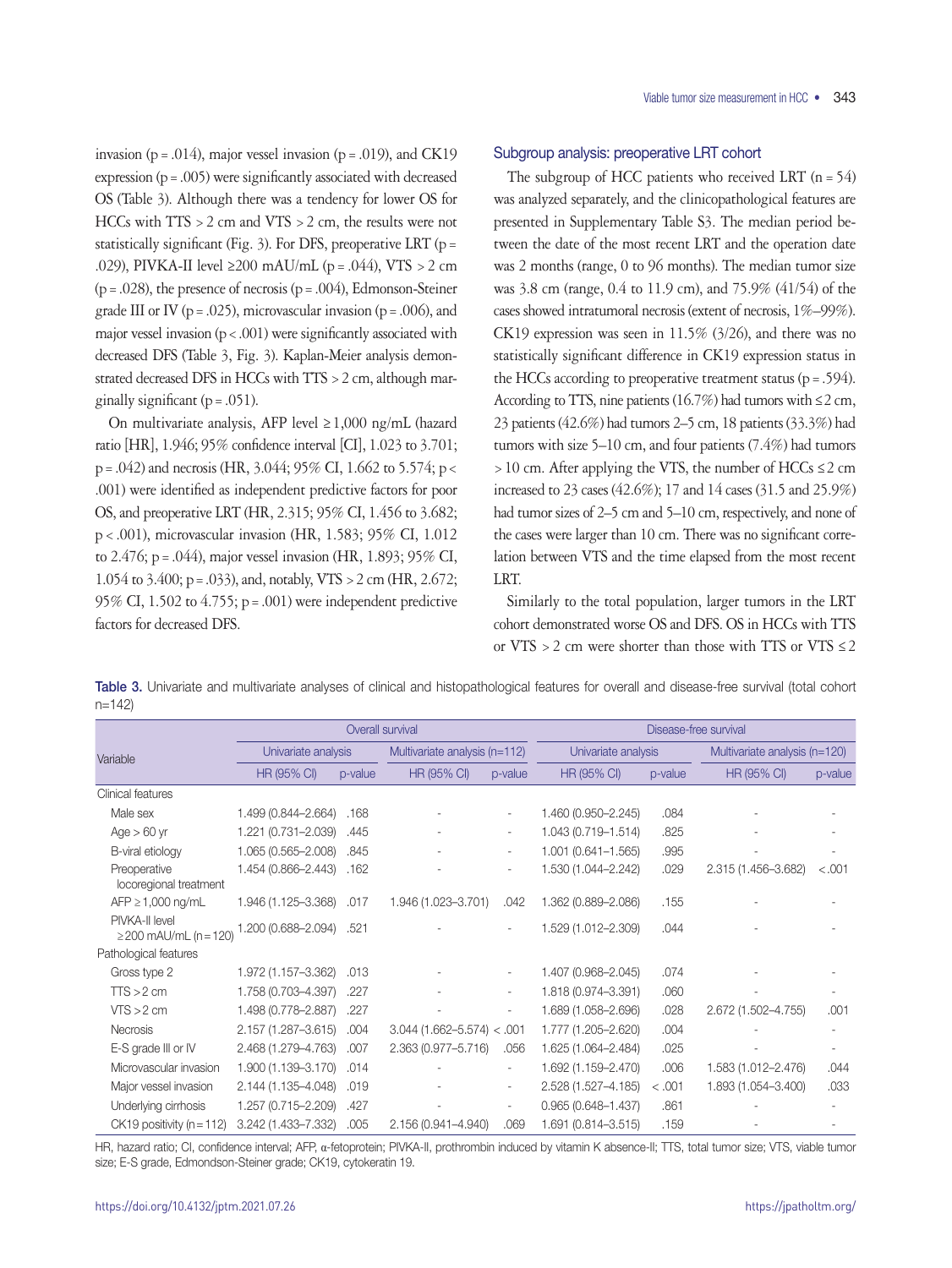

Fig. 3. Kaplan-Meier curves demonstrating the differences in overall  $(A, B)$  and disease-free survivals  $(C, D)$  in the total cohort (n=142) accord-100<br>10<sup>0</sup> **Disease-free survival (%)** ing to tumor size, by applying the total tumor size (TTS) and viable tumor size (VTS). The survival curves look similar regardless of whether TTS  $\sum_{i=1}^n$ **100** ance in disease-free survival reached statistically significant levels only by VTS (D). ns, not **Disease-free survival (%)** (A, C) or VTS (B, D) is applied, although the difference in disease-free survival reached statistically significant levels only by VTS (D). ns, not sig-<br>... nificant.

cm, although marginally significant (Fig. 4). DFS was significantly lower for HCCs > 2 cm for both TTS and VTS ( $p = .047$  and  $p =$ .001, respectively). Interestingly, when we further stratified the 23 VTS  $\leq$  2 cm cases into HCCs that were originally VTS  $\leq$  2  $(m (i.e., TTS \leq 2 cm, n = 9))$  and those that were originally TTS > 2 cm but down-staged to VTS ≤ 2 cm after preoperative treatment ( $n = 14$ ), there was no difference in the DFS between the two groups (Fig. 5). dis<br>dis<br>gr<br>f7 **Disease**<br>dis<br>gr<br>at

# **DISCUSSION**

The extent of residual viable tumor after neoadjuvant treatment is a prognostic factor for various malignant neoplasms, including esophageal, gastric, pancreatic, lung, and colorectal cancers [17-21]. For example, for pancreatic ductal adenocarcinoma, the maximal dimension of the residual tumor is used for assigning the ypT stage according to the TNM system, and although there is still no worldwide consensus on what grading system should be used to evaluate response to neoadjuvant therapy, the degree of tumor response is reported in surgical pathology

practice along with the ypT stage [13,22]. **50 50**

As with tumors of most other organs, tumor size is an important prognostic factor for HCC. It is one of the main parameters for HCC staging, and is included in various different staging sys-**0 0 0 0** TS tems for HCC [6-9]. For example, in the AJCC TNM staging system, single tumors are staged as pT1a or pT1b using a size cut-off of 2 cm, and multiple tumors are assigned as pT2 or pT3 using a cutoff value of 5 cm [3,23]. In the BCLC staging system, solitary HCCs <2 cm are categorized as very early stage HCCs (stage 0) [4,24]. However, it is still unclear how the tumor size should be measured in the setting of HCCs after LRT, especially if there is extensive intratumoral necrosis as a result of the LRT: unlike many other tumors that show shrinkage in tumor size after neoadjuvant treatment, the TTS of HCC often remains unaltered after LRT, and therefore may not exactly reflect the actual tumor burden [11,12]. **0 50 100 150 Disc**<br>S,<br>an **0 50 100 150 E**l<br>S,<br>an

The concept of VTS assessment in HCC after LRT by imaging was initially proposed by a panel of HCC experts convened by the European Association for the Study of the Liver (EASL) in 2000 [25]. This panel considered the reduction of VTS—mea-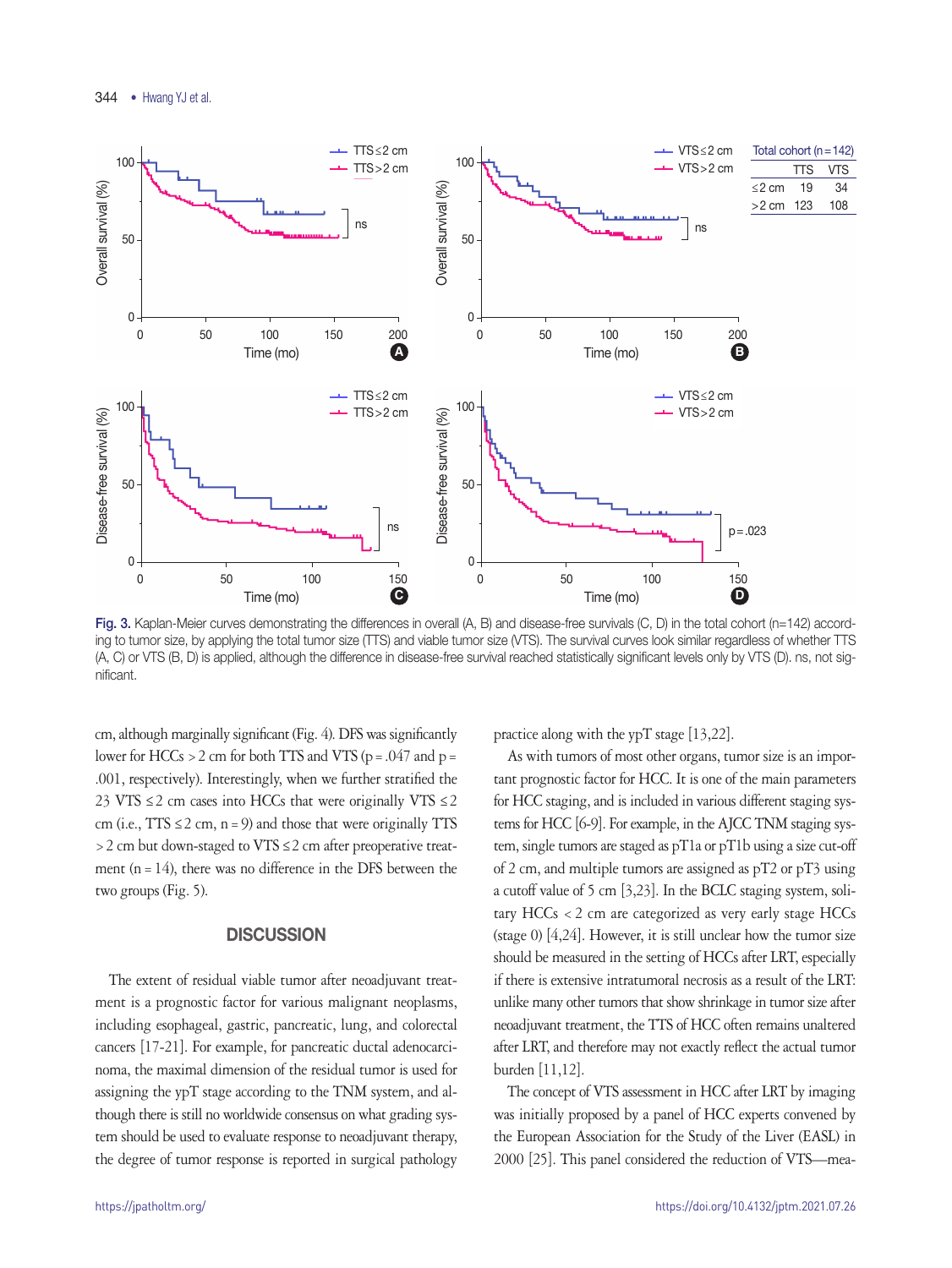

**n** 2 cm criteria i operative locoregional treatment ( $n = 54$ ). There is no difference in the overall (A, B) or disease-free survival (C, D) curves according to the **100 100** type of measurement used. ns, not significant.Fig. 4. Survival curves according to total tumor size (TTS) and viable tumor size (VTS) based on 2 cm criteria in the subpopulation with pre-

sured by the size of the enhancing tumor on contrast-enhanced dynamic computed tomography or magnetic resonance imaging— **50 50 50 50** to be the optimal method for assessing response to treatment. This concept was further endorsed by the American Association for the Study of Liver Diseases (AASLD) in 2005, and subse-**0 0** quently, the AASLD and Journal of the National Cancer Insti-**0 50 100 150** tute (AASLD-JNCI) guidelines formally modified the RECIST (sum of diameters of target lesions) criteria so that VTS (enhancing tumor size by imaging), rather than TTS, is used to assess treatment response in HCCs [26]. Objective tumor response to treatment as measured by the mRECIST criteria was found to be a good predictor of survival in HCC patients treated by LRT or systemic targeted therapy [11,27-29]. In addition, the mRECIST assessment has been shown to have prognostic value even after liver transplantation; one recent study demonstrated that incorporating the mRECIST assessment into the Metroticket 2.0 model for post-liver transplantation HCC-related death prediction could improve its predictive ability [30]. However, there is no study to date on the significance of VTS evaluation by pathology on HCCs. Therefore, we postulated that a measurement of the residual (viable) tumor size (VTS) may be more relevant for prognostication purposes, and questioned whether applying the VTS had **0 0 100 100 100 100 100 100 100 100 100 100 100 100 100 100 100 100 100 100 100 100 100 100 100 100 100 100 100 100 100 100 100 100 100 100 100 100 1 0 E-E**<br>
im<br>
tra<br>
As t-e<br>im<br>As

any effect on the clinicopathological features and/or prognosis of HCC patients. **50 50**

We found that the VTS was not superior to TTS in predicting survival of HCC patients; there was no significant prognostic difference between TTS and VTS in both total population and **0** the LRT subgroup. However, we found that VTS exceeding 2 cm **0 50 100 150** was significantly predictive of a poor DFS on both univariate and multivariate analyses, and that among the group of patients who received preoperative LRT, HCCs with VTS  $\leq$  2 cm demonstrated significantly longer DFS compared to HCCs with VTS >2 cm. Moreover, HCCs that were originally larger than 2 cm (TTS > 2 cm) but down-staged to VTS  $\leq$  2 cm after LRT showed significantly longer DFS compared to HCCs with VTS >2 cm, and the DFS of the down-staged tumors were similar to that of HCCs that were originally (TTS)  $\leq$  2 cm. This suggests that  $VTS \leq 2$  cm could be considered ypT1a regardless of the original TTS before LRT. This may have important clinical implications, as patients with HCCs that are down-staged to ypT1a based on the VTS could become potential candidates for surgical resection or transplantation, providing a chance for curative therapy for patients who were originally deemed as being ineligible for surgery. **0 10 10 100 100 100 100 100 100 100 100 100 100 100 100 100 100 100 100 100 100 100 100 100 100 100 100 100 100 100 100 100 100 100 100 100 100 100 1 0 0 0 50 100 150 Dispate**<br> **Dispate 150 150 150 150 150 150 150 150 150 150 150 150 150 150 150 150 150 150 150 150 150 150 150 150 150 150 150 150 150 150 150 150 150 150 150 150 150 0 50 100 150 Disease**<br>Disease<br>Corp

From the practical point of view, measuring tumor size may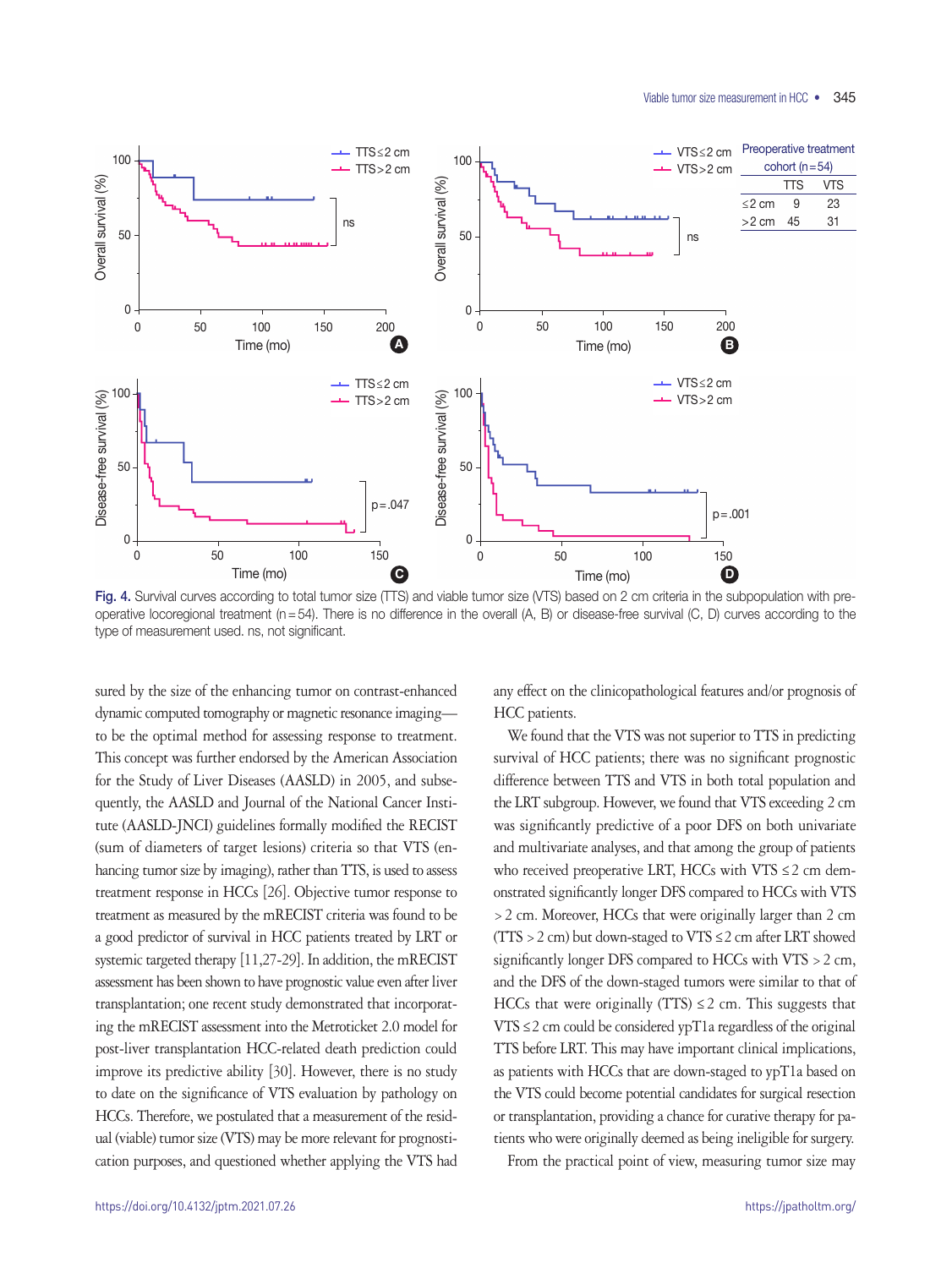

Fig. 5. Survival curves demonstrating the difference in overall (A) and disease-free survival (B) between three groups of treated hepatocellular carcinomas (HCCs, n=54): HCCs that were originally ≤2 cm before treatment, HCCs that were originally >2 cm but down-staged to viable tumor size (VTS) ≤2 cm after treatment, and HCCs with VTS >2 cm. Down-staged HCCs demonstrate similar disease-free survival as HCCs with total tumor size  $(TTS) \leq 2$  cm. ns, no significant differences. VTS > 2 cm in iyo siyi in From Secret a Salament, The Secret and Tensor Serginal, The Secret and Tensor Serginal Secret 2001. Down-staged HCCs demonstrate similar

be difficult when there are multifocally scattered residual tumors **50 50 50 50 50 50** in treated HCCs. In this study, we adapted the mRECIST method (maximum diameter of enhancing tumor by imaging) to the **p=.008** surgical specimens (maximum diameter of the viable tumor by macroscopic and microscopic evaluation) [16]; therefore, the size of the largest viable tumor was measured in the case of multifo-**Time (months) Time (months) Time (months)** cally scattered viable tumors. However, we did experience difficulties with accurately measuring the VTS in some of our cases, especially when there was an irregular geographic distribution of intratumoral necrosis. For example, in one case, the VTS (1.2 cm) was considerably lower than the TTS (8.5 cm), although the percentage of tumor necrosis was only 30%. On the other hand, in another case with 95% necrosis, there was only a small decrease in tumor size, from 3.5 cm (TTS) to 1.9 cm (VTS). Nevertheless, measurement of the VTS was feasible for the majority of cases, and actually easier to assess compared to estimating the extent of intratumoral necrosis, especially for tumors with near total necrosis. Another problem with the TTS is that the TTS may not accurately measure the actual tumor size, as the peritumoral hepatic parenchyme is often infarcted as a result of TACE or RFA, and the infarcted non-neoplastic parenchyme may be misinterpreted as being part of the HCC, potentially resulting in an overestimation of the tumor size. macroscopic and microscopic evaluation macroscopic and microscopic evaluation **macroscopic and microscopic evaluation**) [16] then **Disease-free survival (%) Disease-free survival (%) Disease-free survival (%)**

The VTS measurement used in this study could by no means be an accurate surrogate of the actual viable tumor volume. Measuring the tumor volume and the change in tumor volume after LRT could theoretically reflect the tumor response and prognosis better than this simple one-dimensional VTS measurement. In this aspect, digital pathology may potentially play a role in accurate tumor size or volume assessment in the near future.

This study has its limitations. It is a retrospective cohort study

of archival cases, and therefore the gross photographs taken at the time of accession (and their corresponding slides) were reviewed for TTS and VTS measurement. Therefore, it is possible that the representative cross sections in the photographs did not reflect fore, the size the exact tumor size. However, we selected only those cases in which histological mapping was performed for at least one whole **0 50 100 150** cross section to ensure an accurate size measurement in the available cross section. This resulted in the smaller number of HCC cases enrolled, which is another limitation of this study. **Time (months)** 

> In conclusion, although the impact on patient survival according to VTS or TTS measurement was not significantly different, HCCs that were down-staged to VTS ≤2 cm after preoperative LRT had similar outcomes to HCCs that were originally smaller than 2 cm, suggesting that such tumors may be assigned as ypT1a by the AJCC TNM system and that reporting the VTS may help to increase the number of HCC patients that are eligible for surgery after LRT.

## **Supplementary Information**

The Data Supplement is available with this article at https://doi.org/10.4132/ jptm.2021.07.26.

#### **Ethics Statement**

This study was approved by the Institutional Review Board of Seoul National University Hospital and informed consent was waived due to the retrospective nature of this study (IRB number H-2003-035-1107).

#### **Availability of Data and Material**

The datasets generated or analyzed during the study are available from the corresponding author on reasonable request.

#### **Code Availability**

Not applicable.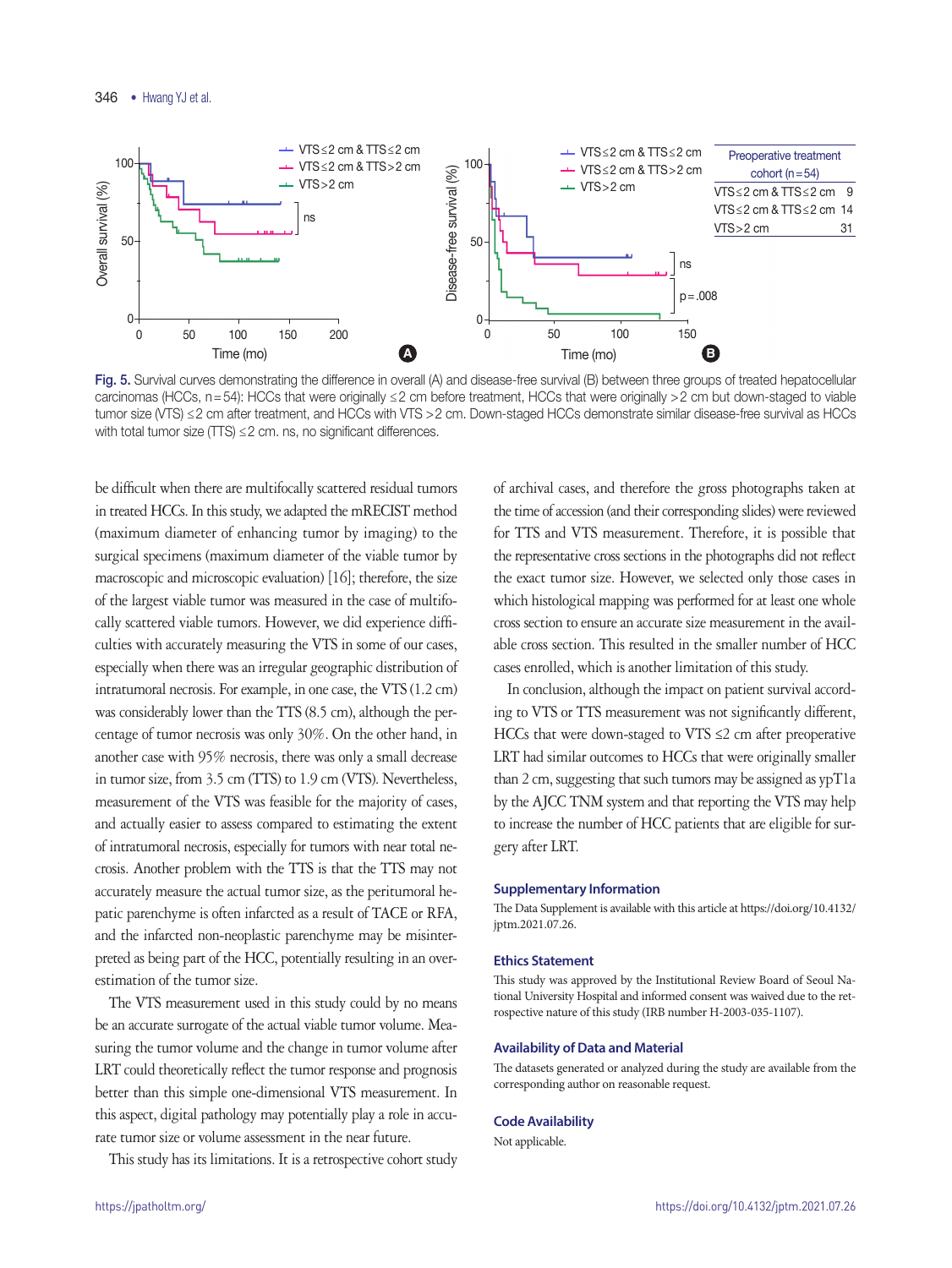#### **ORCID**

| Yoon Jung Hwang | https://orcid.org/0000-0002-8519-7521 |
|-----------------|---------------------------------------|
| Youngeun Lee    | https://orcid.org/0000-0002-0000-1615 |
| Hyunjin Park    | https://orcid.org/0000-0001-7193-9849 |
| Yangkyu Lee     | https://orcid.org/0000-0002-6008-7713 |
| Kyoungbun Lee   | https://orcid.org/0000-0001-8427-3003 |
| Haeryoung Kim   | https://orcid.org/0000-0002-4205-9081 |

#### **Author Contributions**

Conceptualization: YJH, HK. Data curation: YJH, YL, HP, YL, HK. Investigation: YJH, HK. Methodology: YJH, HK. Supervision: HK. Writing original draft: YJH, HK. Writing—review & editing: YJH, YL, HP, YL, KL. Approval of final manuscript: YJH, YL, HP, YL, KL.

#### **Conflicts of Interest**

H.K., a contributing editor of the *Journal of Pathology and Translational Medicine*, was not involved in the editorial evaluation or decision to publish this article. All remaining authors have declared no conflicts of interest.

#### **Funding Statement**

This work was supported by the National Research Foundation of Korea (NRF) grant funded by the Korea government (NRF-2019R1A2C2010056, NRF-2016R1D1A1A09919042).

#### **References**

- 1. Bray F, Ferlay J, Soerjomataram I, Siegel RL, Torre LA, Jemal A. Global cancer statistics 2018: GLOBOCAN estimates of incidence and mortality worldwide for 36 cancers in 185 countries. CA Cancer J Clin 2018; 68: 394-424.
- 2. Kamarajah SK, Frankel TL, Sonnenday C, Cho CS, Nathan H. Critical evaluation of the American Joint Commission on Cancer (AJCC) 8th edition staging system for patients with Hepatocellular Carcinoma (HCC): a Surveillance, Epidemiology, End Results (SEER) analysis. J Surg Oncol 2018; 117: 644-50.
- 3. Chun YS, Pawlik TM, Vauthey JN. 8th edition of the AJCC cancer staging manual: pancreas and hepatobiliary cancers. Ann Surg Oncol 2018; 25: 845-7.
- 4. European Association for the Study of the Liver; European Organisation for Research and Treatment of Cancer. EASL-EORTC clinical practice guidelines: management of hepatocellular carcinoma. J Hepatol 2012; 56: 908-43.
- 5. Yau T, Tang VY, Yao TJ, Fan ST, Lo CM, Poon RT. Development of Hong Kong Liver Cancer staging system with treatment stratification for patients with hepatocellular carcinoma. Gastroenterology 2014; 146: 1691-700.
- 6. Subramaniam S, Kelley RK, Venook AP. A review of hepatocellular carcinoma (HCC) staging systems. Chin Clin Oncol 2013; 2: 33.
- 7. Huang WJ, Jeng YM, Lai HS, Sheu FY, Lai PL, Yuan RH. Tumor size is a major determinant of prognosis of resected stage I hepatocellular carcinoma. Langenbecks Arch Surg 2015; 400: 725-34.
- 8. Goh BK, Teo JY, Chan CY, et al. Importance of tumor size as a prognostic factor after partial liver resection for solitary hepatocellular carcinoma: Implications on the current AJCC staging system. J Surg Oncol 2016; 113: 89-93.
- 9. Wu G, Wu J, Wang B, Zhu X, Shi X, Ding Y. Importance of tumor size at diagnosis as a prognostic factor for hepatocellular carcinoma survival: a population-based study. Cancer Manag Res 2018; 10: 4401-10.
- 10. Rhee H, Kim H, Park YN. Clinico-radio-pathological and molecular features of hepatocellular carcinomas with keratin 19 expression. Liver Cancer 2020; 9: 663-81.
- 11. Lencioni R, Montal R, Torres F, et al. Objective response by mRE-CIST as a predictor and potential surrogate end-point of overall survival in advanced HCC. J Hepatol 2017; 66: 1166-72.
- 12. Jiang T, Zhu AX, Sahani DV. Established and novel imaging biomarkers for assessing response to therapy in hepatocellular carcinoma. J Hepatol 2013; 58: 169-77.
- 13. Chatterjee D, Katz MH, Foo WC, et al. Prognostic significance of new AJCC tumor stage in patients with pancreatic ductal adenocarcinoma treated with neoadjuvant therapy. Am J Surg Pathol 2017; 41: 1097-104.
- 14. Jang JY, Lee JS, Kim HJ, et al. The general rules for the study of primary liver cancer. J Liver Cancer 2017; 17: 19-44.
- 15. Lee Y, Park H, Lee H, et al. The clinicopathological and prognostic significance of the gross classification of hepatocellular carcinoma. J Pathol Transl Med 2018; 52: 85-92.
- 16. Lencioni R, Llovet JM. Modified RECIST (mRECIST) assessment for hepatocellular carcinoma. Semin Liver Dis 2010; 30: 52-60.
- 17. Fanelli GN, Loupakis F, Smyth E, et al. Pathological tumor regression grade classifications in gastrointestinal cancers: role on patients' prognosis. Int J Surg Pathol 2019; 27: 816-35.
- 18. Becker K, Langer R, Reim D, et al. Significance of histopathological tumor regression after neoadjuvant chemotherapy in gastric adenocarcinomas: a summary of 480 cases. Ann Surg 2011; 253: 934-9.
- 19. Rizk NP, Venkatraman E, Bains MS, et al. American Joint Committee on Cancer staging system does not accurately predict survival in patients receiving multimodality therapy for esophageal adenocarcinoma. J Clin Oncol 2007; 25: 507-12.
- 20. Schneider PM, Baldus SE, Metzger R, et al. Histomorphologic tumor regression and lymph node metastases determine prognosis following neoadjuvant radiochemotherapy for esophageal cancer: implications for response classification. Ann Surg 2005; 242: 684-92.
- 21. Pataer A, Kalhor N, Correa AM, et al. Histopathologic response criteria predict survival of patients with resected lung cancer after neoadjuvant chemotherapy. J Thorac Oncol 2012; 7: 825-32.
- 22. Amin MB, Edge S, Greene F, et al. AJCC cancer staging manual. 8th ed. New York: Springer, 2017.
- 23. Shinkawa H, Tanaka S, Takemura S, Ishihara T, Yamamoto K, Kubo S. Tumor size drives the prognosis after hepatic resection of solitary hepatocellular carcinoma without vascular invasion. J Gastrointest Surg 2020; 24: 1040-8.
- 24. Marrero JA, Kulik LM, Sirlin CB, et al. Diagnosis, staging, and management of hepatocellular carcinoma: 2018 practice guidance by the American Association for the Study of Liver Diseases. Hepatology 2018; 68: 723-50.
- 25. Bruix J, Sherman M, Llovet JM, et al. Clinical management of hepatocellular carcinoma: conclusions of the Barcelona-2000 EASL conference. European Association for the Study of the Liver. J Hepatol 2001; 35: 421-30.
- 26. Bruix J, Sherman M; Practice Guidelines Committee; American Association for the Study of Liver Diseases. Management of hepatocellular carcinoma. Hepatology 2005; 42: 1208-36.
- 27. Gillmore R, Stuart S, Kirkwood A, et al. EASL and mRECIST responses are independent prognostic factors for survival in hepatocellular cancer patients treated with transarterial embolization. J Hepatol 2011; 55: 1309-16.